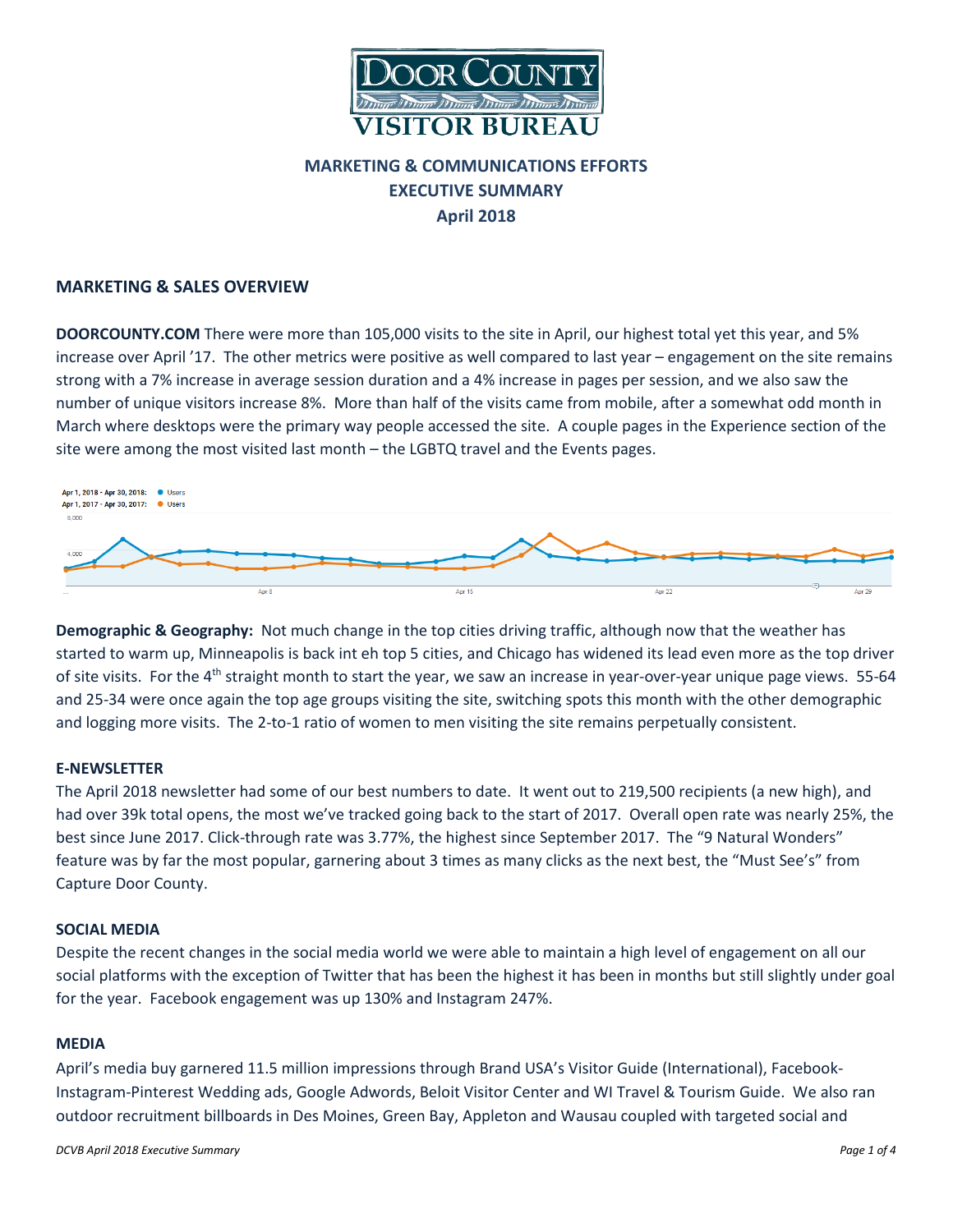banner ads in our target area as well as high seasonal employment areas like Vail and Fort Lauderdale. Lead generation ran in Illinois, Minnesota and Wisconsin, Summer banner ads in all of our targeted areas and our spot TV started running Milwaukee. If anyone was watching the Kentucky Derby you may have gotten a glimpse of one of our ads.

# **GROUP & MEETING SALES**

Groups: In April we assisted 1 bank group, 3 general groups, 1 quilt group and 1 student group. We also attended the Midwest Marketplace in Lake Geneva where 30 tour operators were in attendance.

Meetings/Weddings: In April we assisted with 4 family reunions, 5 weddings, 1 bachelorette party, 1 event, 1 annual meeting, 1 high school reunion, 1 camping group, 2 car clubs and 1 business retreat. We also conducted 1 hotel search.